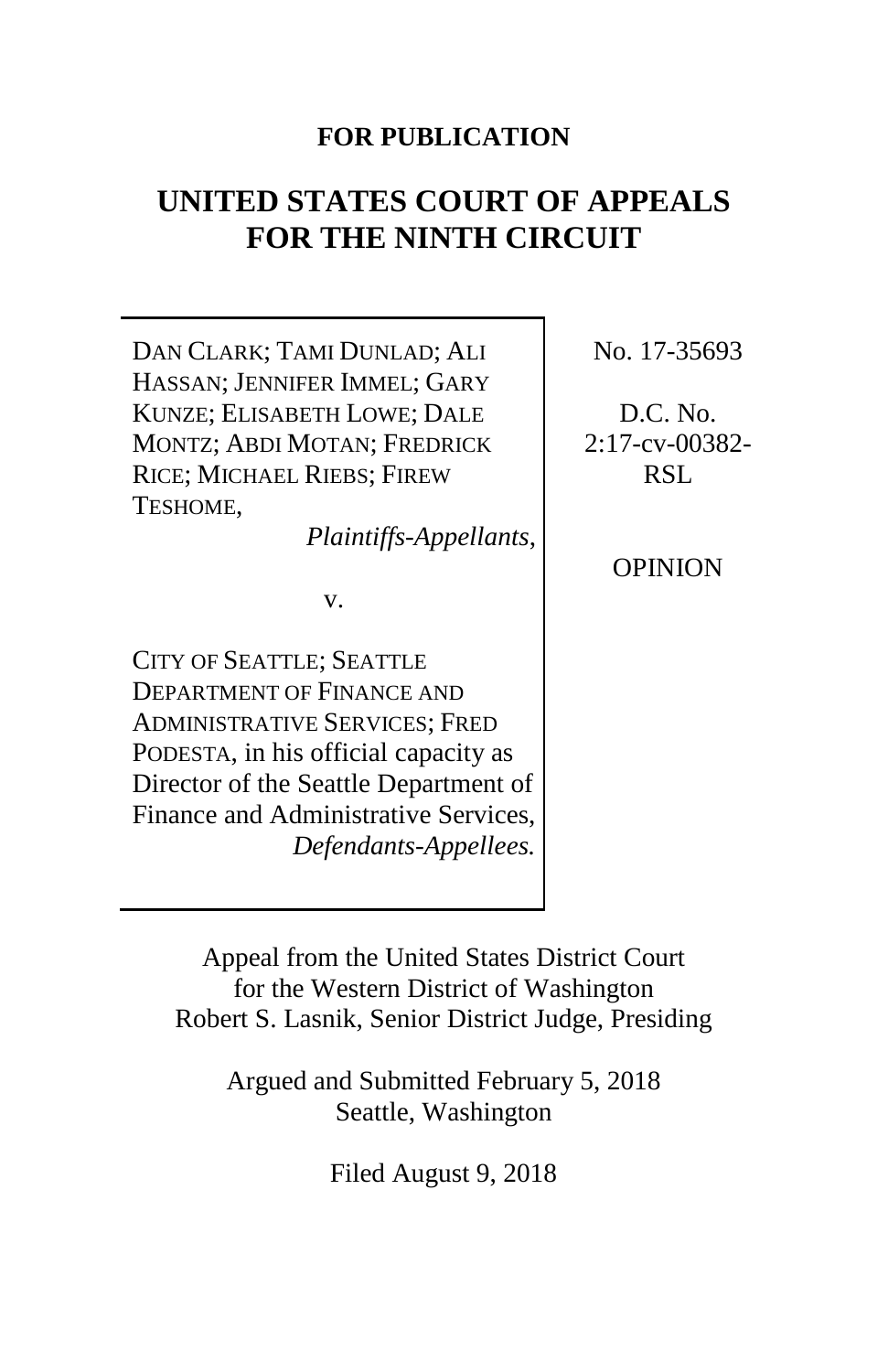# Before: MILAN D. SMITH, JR. and MARY H. MURGUIA, Circuit Judges, and EDUARDO C. ROBRENO, **[\\*](#page-1-0)** District Judge.

Opinion by Judge Milan D. Smith, Jr.

#### **SUMMARY[\\*\\*](#page-1-1)**

#### **Labor Law**

The panel affirmed the district court's dismissal as unripe of an action brought by for-hire drivers, challenging a Seattle ordinance that establishes a multistep collectivebargaining process between "driver-coordinators," such as Uber Technologies and Lyft, Inc., and for-hire drivers who contract with those companies.

The drivers contended that the ordinance was preempted by §§ 8(b)(4) and 8(e) of the National Labor Relations Act and that the ordinance violated the drivers' First Amendment rights.

The panel held that the drivers' NLRA claims were constitutionally unripe because they did not allege an injury in fact that was concrete and particularized. The panel concluded that disclosure of the drivers' personal information to a union was neither a concrete nor a

<span id="page-1-0"></span>**<sup>\*</sup>** The Honorable Eduardo C. Robreno, Senior United States District Judge for the Eastern District of Pennsylvania, sitting by designation.

<span id="page-1-1"></span>**<sup>\*\*</sup>** This summary constitutes no part of the opinion of the court. It has been prepared by court staff for the convenience of the reader.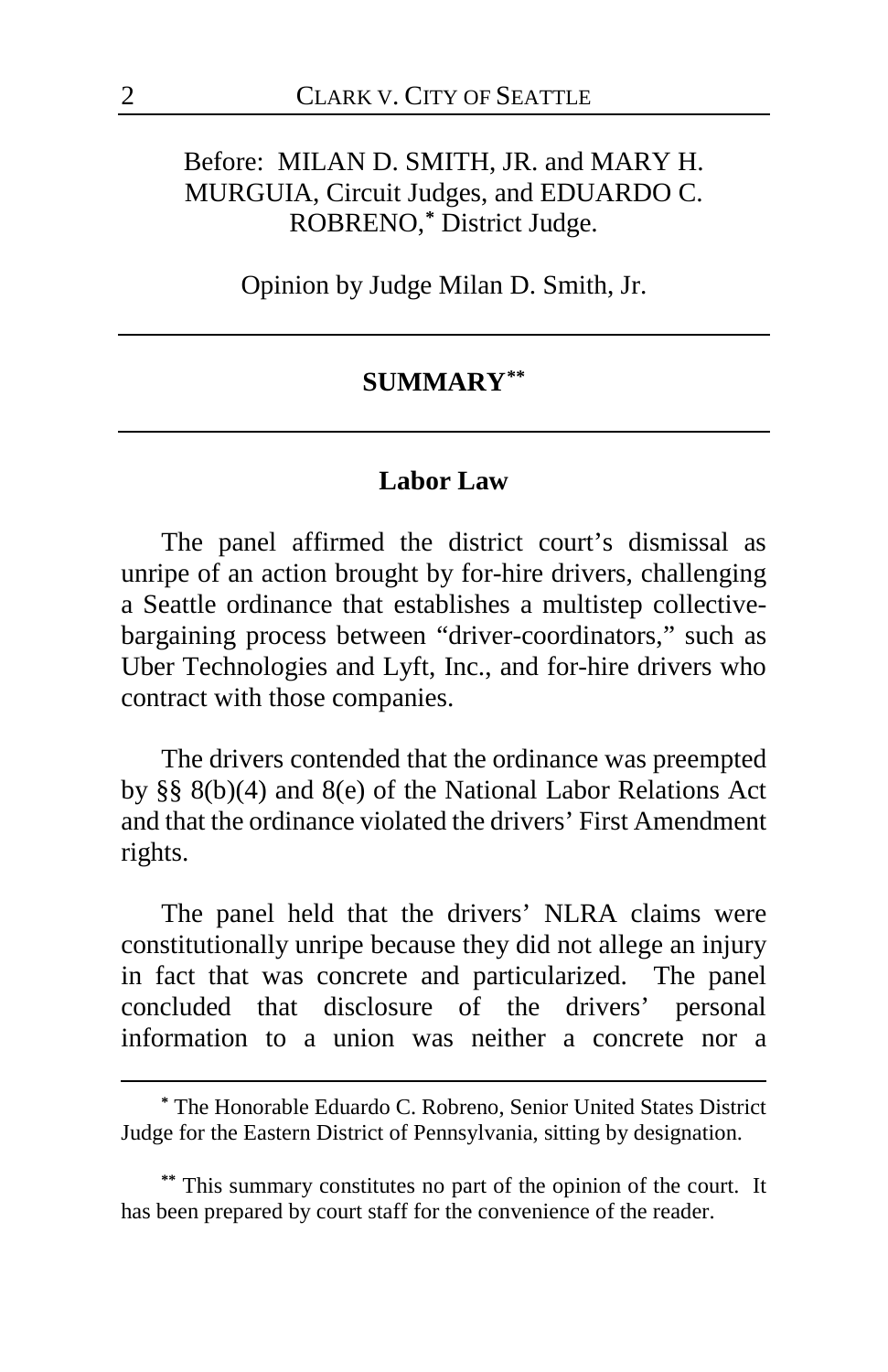particularized injury. Further, no contract governing the manner in which the drivers did business with Uber or Lyft was imminent, and the drivers did not show that they would be subject to a coercive union campaign in violation of  $§ 8(b)(4).$ 

The panel held that the drivers' First Amendment claim was unripe for the same reasons.

### **COUNSEL**

William L. Messenger (argued) and Amanda K. Freeman, National Right to Work Legal Defense Foundation Inc., Springfield, Massachusetts; James G. Abernathy, Freedom Foundation, Olympia, Washington; for Plaintiffs-Appellants.

P. Casey Pitts (argued), Peder J. Thoreen, Stacey M. Leyton, and Stephen P. Berzon, Altshuler Berzon LLP, San Francisco, California; Josh Johnson, Sara O'Connor-Kriss, Michael K. Ryan, and Gregory C. Narver, Assistant City Attorneys; Peter S. Holmes, City Attorney; Seattle City Attorney's Office, Seattle, Washington; for Defendants-Appellees.

Deborah J. La Fetra, Pacific Legal Foundation, Sacramento, California, for Amicus Curiae Pacific Legal Foundation.

Catherine L. Fisk, Berkeley, California; Charlotte Garden, Fred T. Korematsu Center for Law & Equality, Ronald A. Peterson Law Clinic, Seattle University School of Law, Seattle, Washington, for Amici Curiae Labor Law Professors.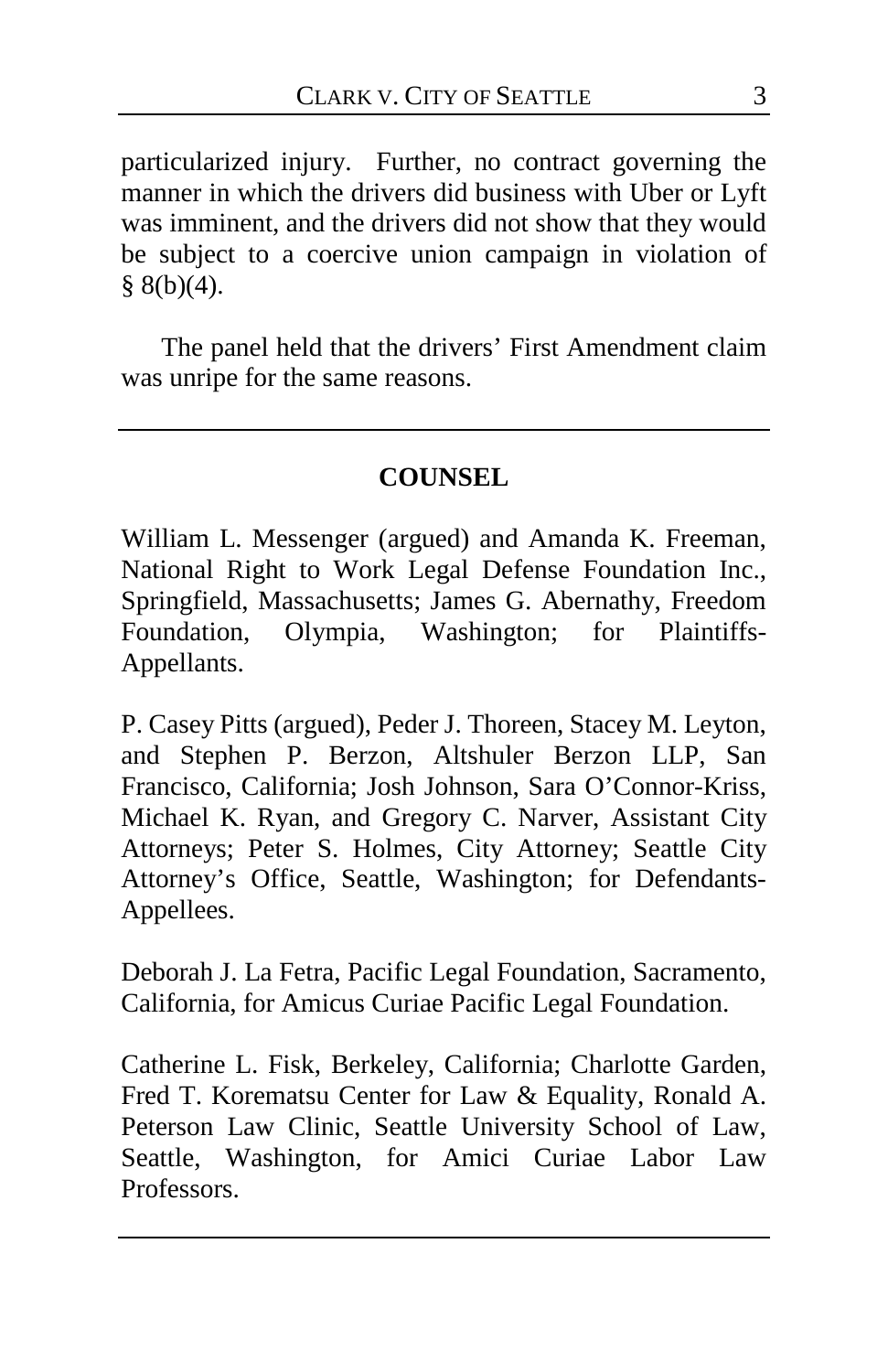#### **OPINION**

M. SMITH, Circuit Judge:

In December 2015, the Seattle City Council passed Ordinance 124968, an Ordinance Relating to Taxicab, Transportation Network Company, and For-Hire Vehicle Drivers (Ordinance). *Chamber of Commerce of the U.S. v. City of Seattle*, 890 F.3d 769, 775 (9th Cir. 2018). The Ordinance establishes a multistep collective-bargaining process between "driver coordinators," such as Uber Technologies (Uber) and Lyft, Inc. (Lyft), and for-hire drivers who contract with those companies. *Id.*

Plaintiffs-Appellants Dan Clark, Tami Dunlap, Ali Hassan, Jennifer Immel, Gary Kunze, Elisabeth Lowe, Dale Montz, Abdi Motan, Fredrick Rice, Michael Riebs, and Firew Teshome (collectively, the Drivers), are for-hire drivers who contract with Uber and Lyft. Together, the Drivers filed suit against Defendants-Appellees the City of Seattle, the Seattle Department of Finance and Administrative Services (the Department), and the Department's Director, Fred Podesta (collectively, the City), challenging the Ordinance on federal law grounds. On appeal, the Drivers contend that the Ordinance is preempted by sections 8(b)(4) and 8(e) of the National Labor Relations Act (NLRA), 29 U.S.C. § 158, and that the Ordinance violates the Drivers' First Amendment rights.

The district court dismissed the Drivers' action as unripe, without reaching the merits of the Drivers' claims. We affirm.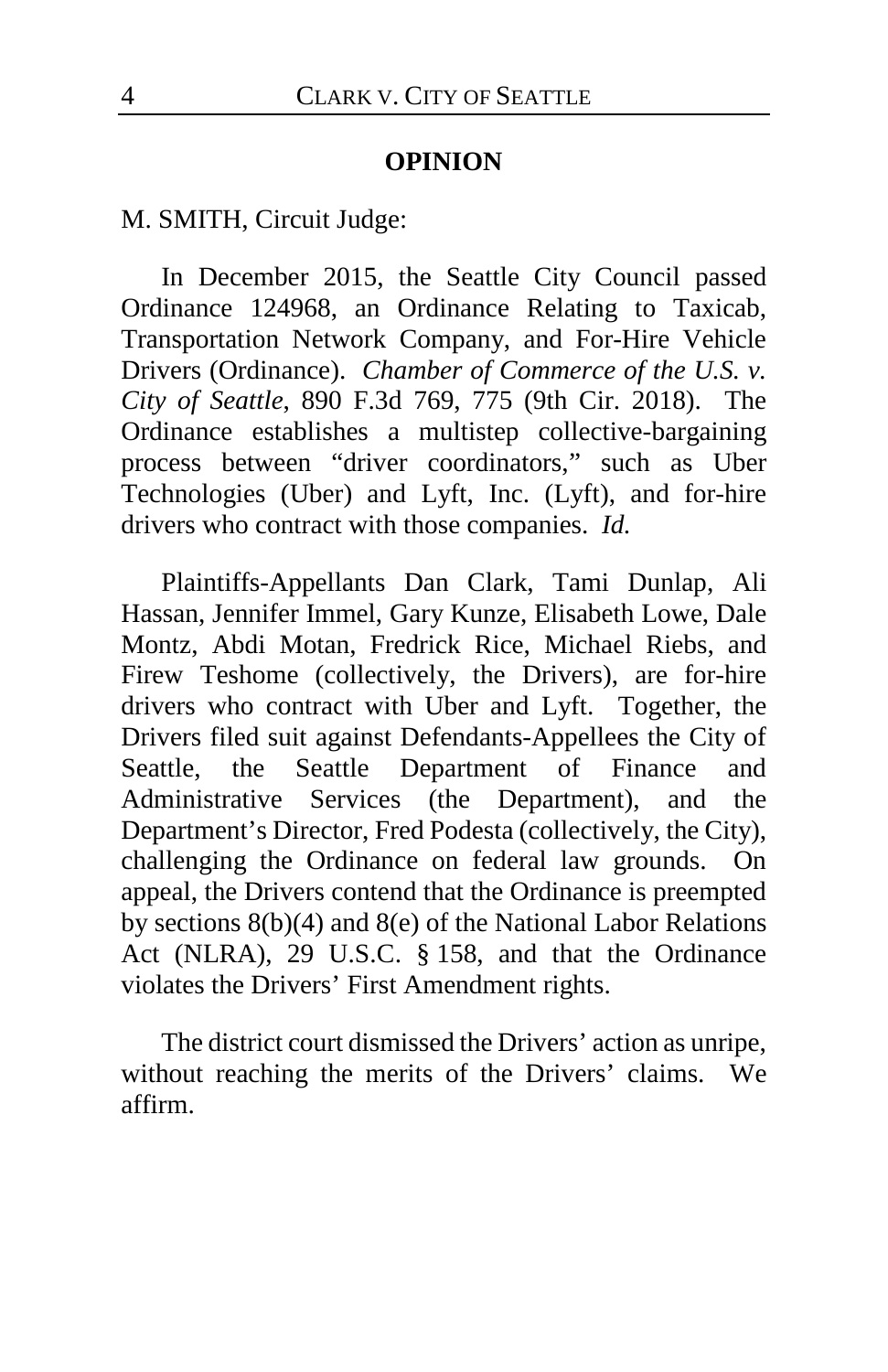#### **FACTUAL AND PROCEDURAL BACKGROUND**

#### **A. The Ordinance[1](#page-4-0)**

 $\overline{a}$ 

The Ordinance establishes a complex collectivebargaining process between driver coordinators and for-hire drivers.**[2](#page-4-1)** Seattle, Wash., Ordinance 124968 § 1(I). The process begins with the election of a "qualified driver representative" (QDR). Seattle, Wash., Municipal Code §§ 6.310.110, 6.310.735(C). An entity seeking to represent for-hire drivers operating within Seattle first applies to the Director for designation as a QDR. *Id.* § 6.310.735(C).The entity must submit its application within thirty days of the "commencement date" promulgated by the Director. *Id.* The Director then provides the entity with written notice of his determination within fourteen days of the application. *Id.*

Within fourteen days of its designation as a QDR, the QDR notifies the driver coordinator of its intent to represent that driver coordinator's for-hire drivers. *Id.*  § 6.310.735(C)(2). After receiving notice from the QDR, the driver coordinator must, within seventy-five days of the commencement date, disclose to the QDR the names, addresses, email addresses, and phone numbers of all of its "qualifying drivers." *Id.* § 6.310.735(D). To be a qualifying driver, a for-hire driver must have "dr[iven] at least 52 trips originating or ending within the Seattle city limits for a particular Driver Coordinator during any three-month period

<span id="page-4-0"></span>**<sup>1</sup>** Our discussion of the Ordinance is adapted from our decision in *Chamber of Commerce*, 890 F.3d 769.

<span id="page-4-1"></span>**<sup>2</sup>** The Ordinance defines a "driver coordinator" as "an entity that hires, contracts with, or partners with for-hire drivers for the purpose of assisting them with, or facilitating them in, providing for-hire services to the public." Seattle, Wash., Municipal Code § 6.310.110.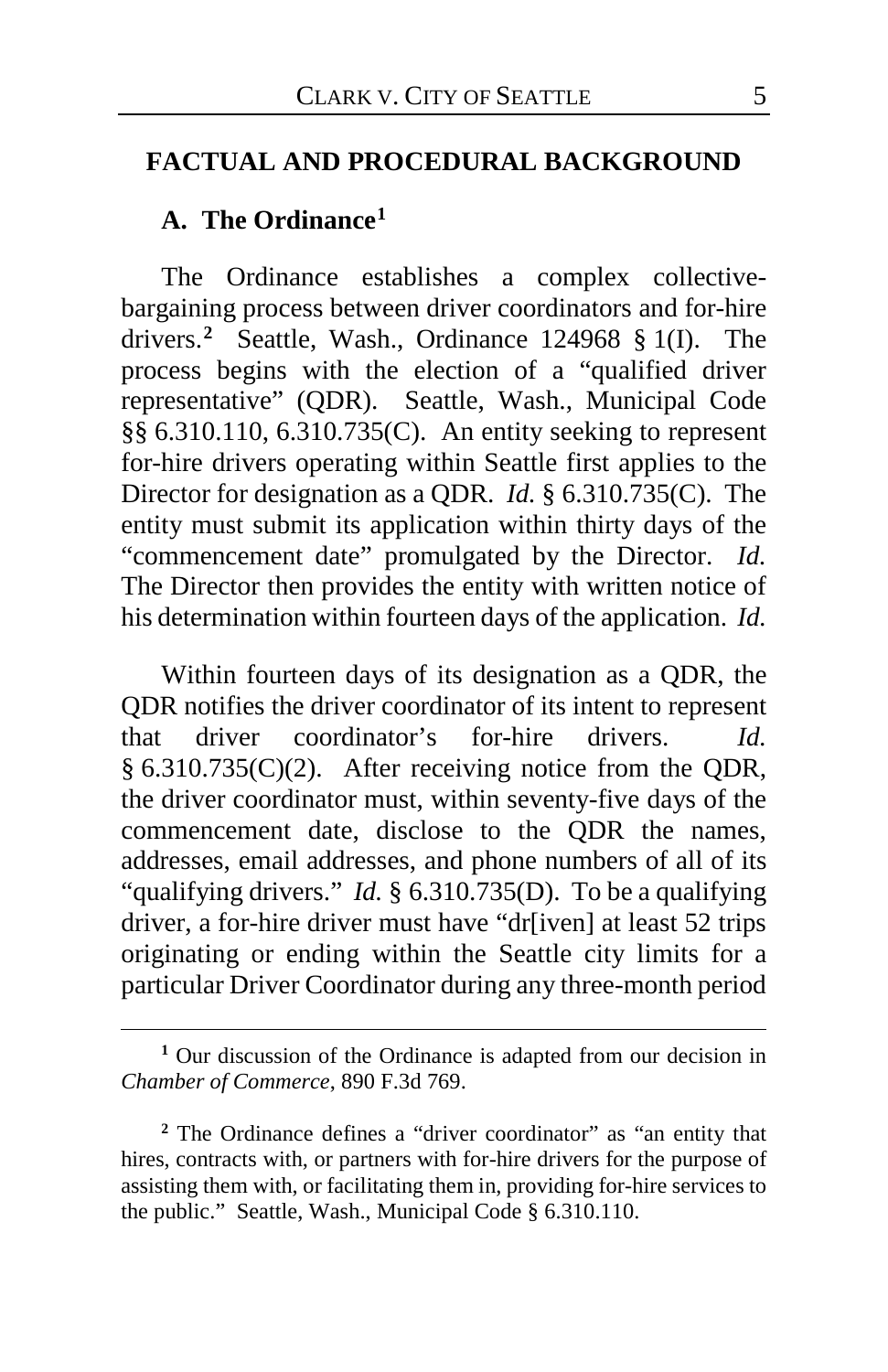in the 12 months preceding the commencement date." Seattle, Wash., Qualifying Driver and Lists of Qualifying Drivers, Rule FHDR-1.

The QDR contacts the qualifying drivers to solicit their interest in being represented by the QDR. Seattle, Wash., Municipal Code § 6.310.735(E). The QDR then submits to the Director signed statements of interest from qualifying drivers indicating that they wish to be represented by the QDR in negotiations with the driver coordinator. *Id.*  § 6.310.735(F)(1). The QDR must submit the statements of interest to the Director within 120 days of receiving the qualifying drivers' contact information. *Id.*

The Director then makes a determination within thirty days of receiving the statements of interest. *Id.*  § 6.310.735(F)(2). If a majority of qualifying drivers consent to representation by the QDR, the Director certifies the QDR as the "exclusive driver representative" (EDR) for all for-hire drivers for that particular driver coordinator. *Id.* If more than one QDR is able to demonstrate that a majority of qualifying drivers wish to be represented by that QDR, the Director will designate the QDR with the largest number of statements of interest to be the EDR. *Id.*

If no QDR has successfully garnered the support of a majority of qualifying drivers, the Director will announce that no QDR has met the threshold for EDR certification. *Id.*  § 6.310.735(F)(3). In the event no EDR is certified for a driver coordinator, "the Director shall, upon the written request from a designated QDR or from an entity that seeks to be designated as a QDR, promulgate a new commencement date applicable to that driver coordinator that is no later than 90 days after the request." *Id.*  § 6.310.735(G). Following the promulgation of a new commencement date, the QDR, or another entity that wishes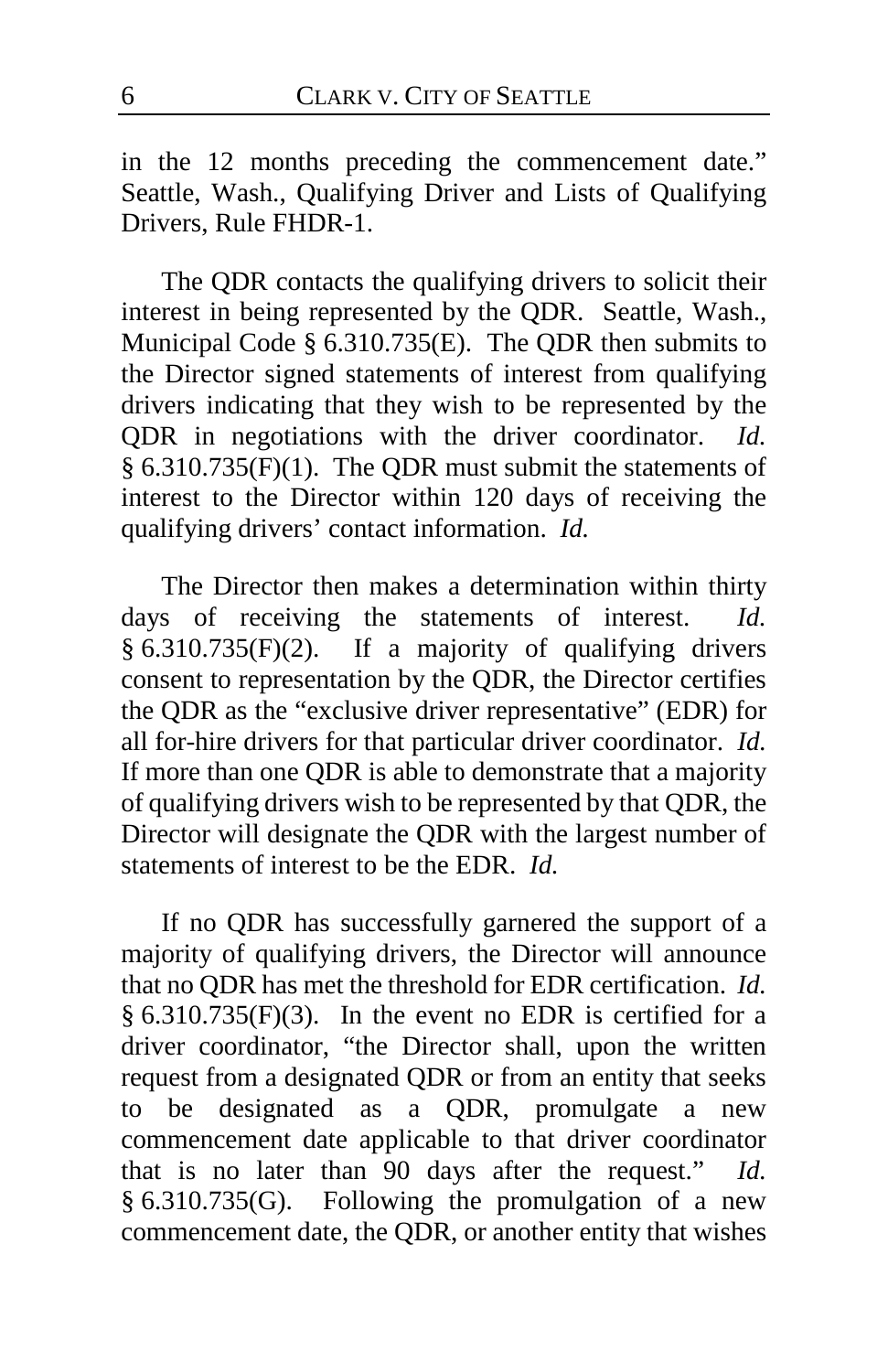to be designated as the EDR, will then repeat the steps outlined above. *Id.* In any event, the Ordinance provides that "no driver coordinator shall be subject to the [EDR certification] requirements of Section 6.310.735 more than once in any 12-month period." *Id.*

After the Director certifies the EDR,

the driver coordinator and the EDR shall meet and negotiate in good faith certain subjects to be specified in rules or regulations promulgated by the Director, including, but not limited to, best practices regarding vehicle equipment standards; safe driving practices; the manner in which the driver coordinator will conduct criminal background checks of all prospective drivers; the nature and amount of payments to be made by, or withheld from, the driver coordinator to or by the drivers; minimum hours of work, conditions of work, and applicable rules.

*Id.* § 6.310.735(H)(1). In the event they reach an agreement, the driver coordinator and the EDR submit the agreement to the Director for review. *Id.* § 6.310.735(H)(2). The Director reviews the agreement for compliance with the Ordinance and Chapter 6.310 of the Seattle Municipal Code, which governs taxicabs and for-hire vehicles. *Id.* In conducting his review, the Director may seek and consider additional evidence, including by conducting public hearings or requesting more information from the parties. *Id.*

The agreement becomes final and binding on all parties only if the Director finds the agreement compliant. *Id.*   $§ 6.310.735(H)(2)(a)$ . The agreement does not take effect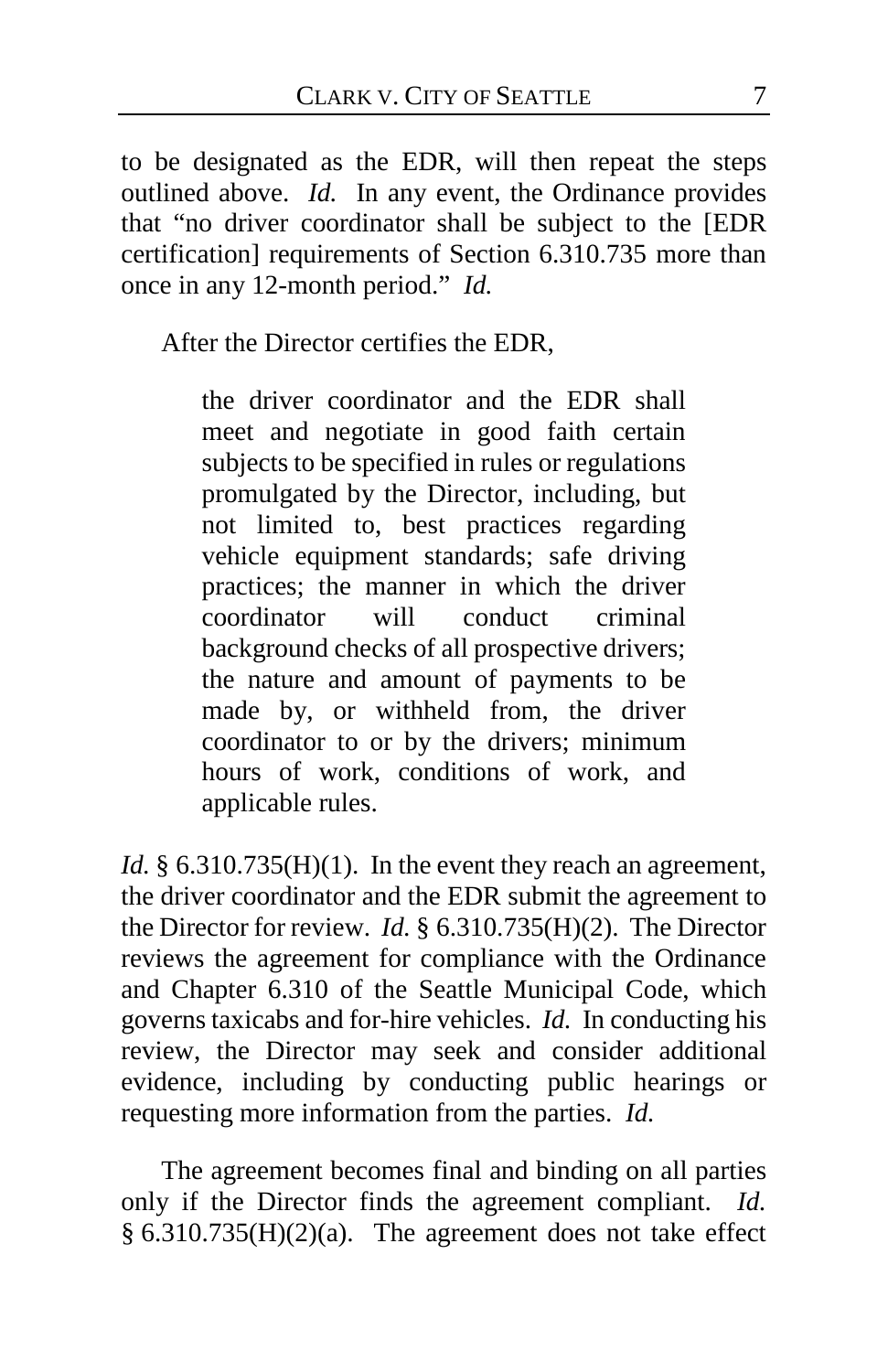until the Director makes an affirmative compliance determination. *Id.* § 6.310.735(H)(2)(c). If the Director deems the agreement noncompliant, the Director remands it to the parties with a written explanation of the agreement's failures, and may offer recommendations for remedying the agreement's inadequacies. *Id.* § 6.310.735(H)(2)(b).

If the driver coordinator and the EDR fail to reach an agreement within 90 days of the EDR's certification, "either party must submit to interest arbitration upon the request of the other," in accordance with the procedures and criteria specified in the Ordinance. *Id.* § 6.310.735(I). The interest arbitrator then proposes an agreement compliant with Chapter 6.310 and the City's public policy goals. *Id.*  § 6.310.735(I)(2). The interest arbitrator's proposed agreement undergoes the same review process as an agreement proposed by the parties. *Id.* § 6.310.735(I)(3).

The Ordinance also specifies various amendment procedures that may be invoked after an agreement becomes final. The parties may propose amendments to an approved agreement, subject to the Director's review and approval. *Id.*  § 6.310.735(J). The Director can withdraw approval of an agreement during its term if the Director finds that the agreement no longer complies with the Ordinance or furthers the City's public policy goals. *Id.* § 6.310.735(J)(1). Finally, an EDR may be decertified through a driverinitiated petition process. *Id.* § 6.310.735(L).

### **B. The Drivers**

The Drivers are for-hire drivers who contract with Uber. Two of the Drivers, Clark and Lowe, also contract with Lyft. All of the Drivers, with the exception of Clark and Dunlap, are qualifying drivers under the terms of the Ordinance. The Drivers object to the Ordinance and the prospect of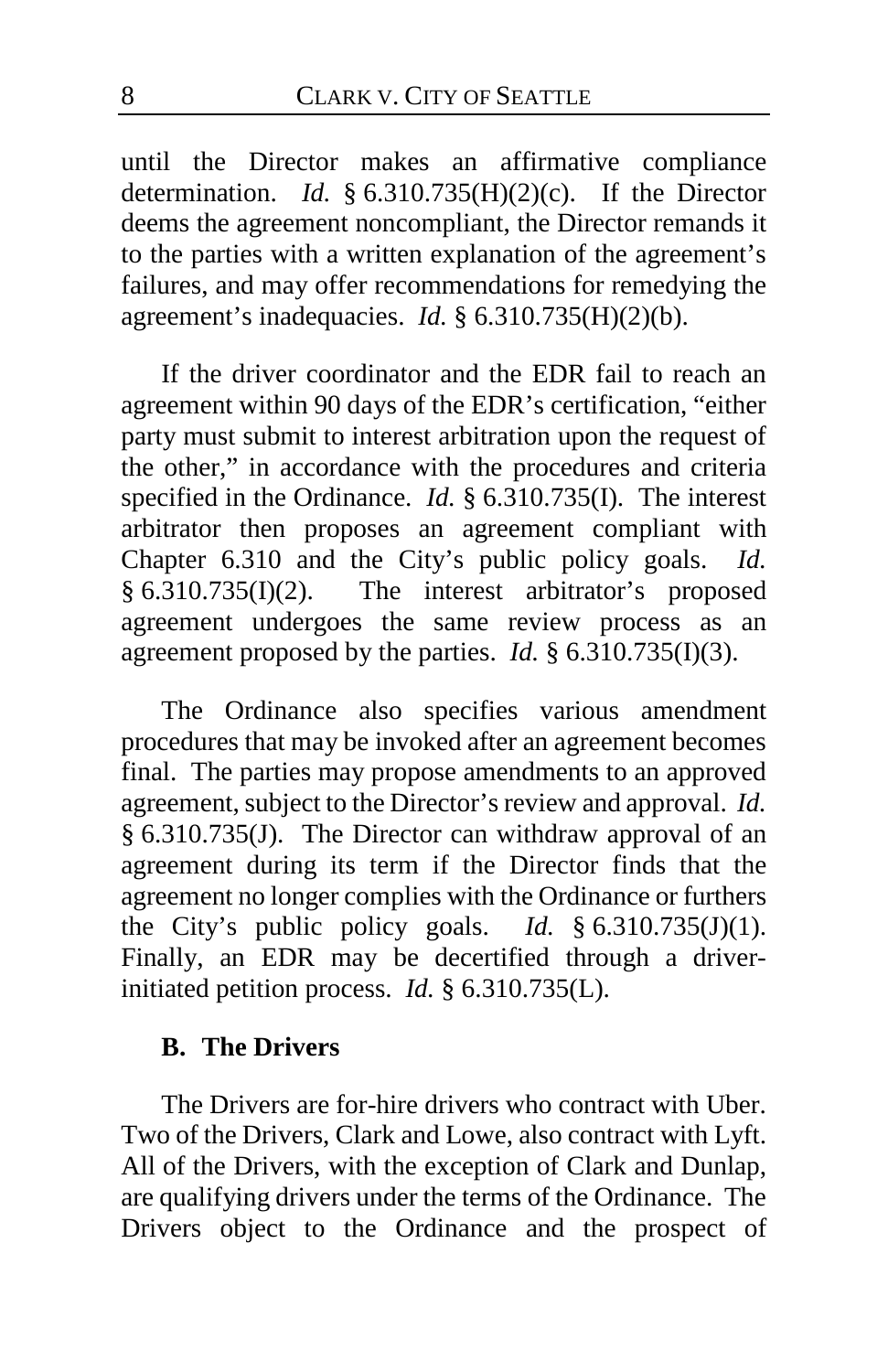representation by Teamsters Local 117 (Local 117): They do not wish to become members of, or be represented by, Local 117, and they do not wish to be bound by any future agreement Local 117 may reach with Uber or Lyft.

# **C. Procedural History**

Because the present case has proceeded in parallel with the Chamber of Commerce of the United States of America's (the Chamber) lawsuit challenging the same Ordinance, we briefly recount the procedural history of both cases.

After the Ordinance took effect on January 22, 2016, the Chamber filed suit on March 3, 2016, challenging the Ordinance as preempted by the Sherman Antitrust Act and the NLRA. The district court dismissed the Chamber's action as unripe, because no entity had as yet applied for certification as a QDR. *See Chamber of Commerce of the U.S. v. City of Seattle*, No. C16-0322RSL, 2016 WL 4595981, at \*2, \*4 (W.D. Wash. Aug. 9, 2016).

On March 3, 2017, the Director designated Local 117 as a QDR. On March 7, 2017, Local 117 notified Uber, Lyft, and ten other driver coordinators that it intended to seek EDR certification for those companies. Local 117 requested the contact information of the driver coordinators' qualifying drivers pursuant to the Ordinance's disclosure provisions. In response, the Chamber quickly filed suit again on March 9, 2017, seeking a declaration that the Ordinance is unenforceable, and a preliminary injunction enjoining the City from enforcing the Ordinance.

The Drivers filed the present action on the heels of the Chamber's refiling. On March 10, 2017, the Drivers filed a Complaint challenging the Ordinance primarily on federal labor law and First Amendment grounds. In their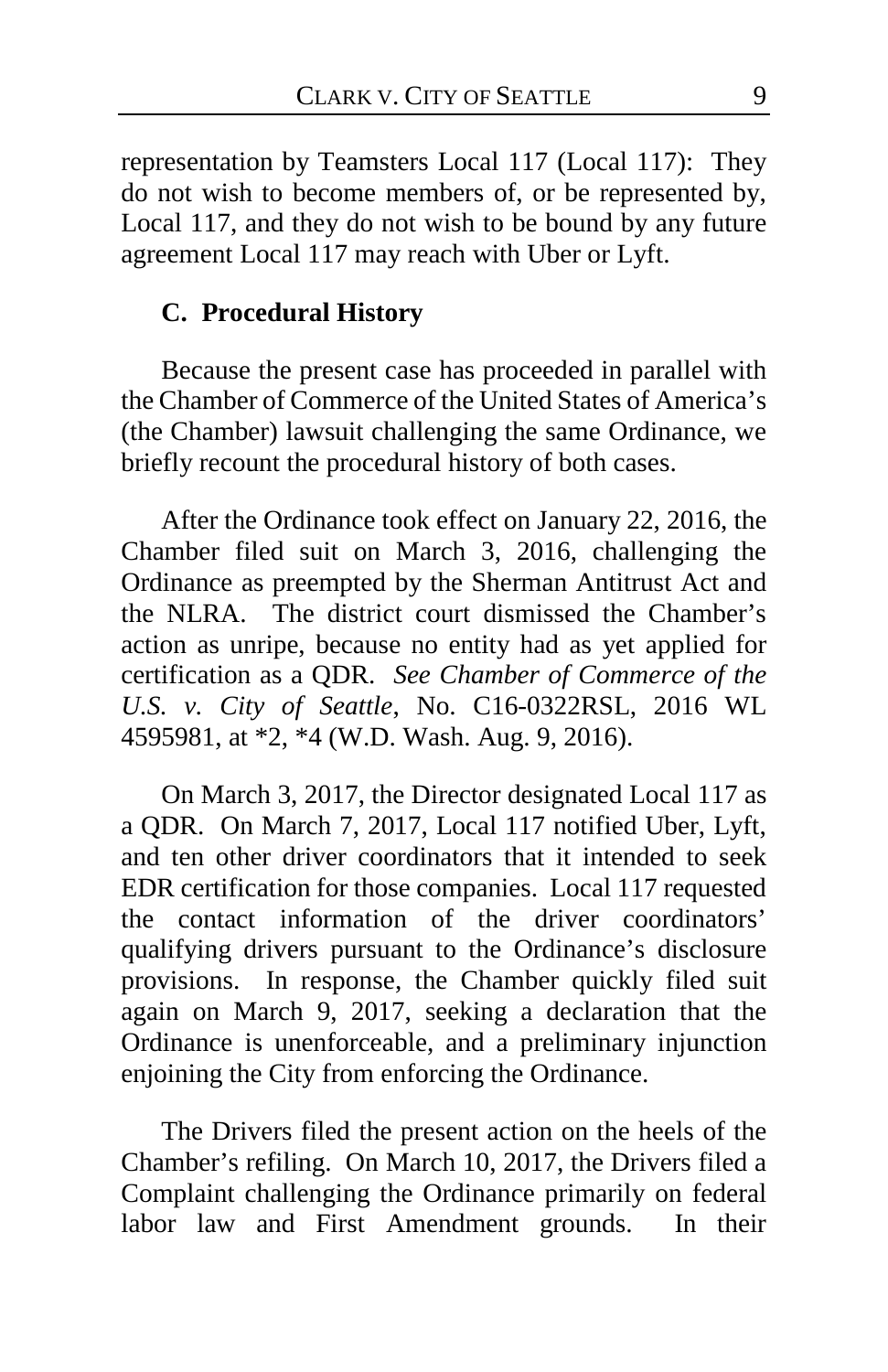Complaint, the Drivers asserted five claims: (1) that the Ordinance is preempted by NLRA section  $8(e)$ ; (2) that the Ordinance is preempted by NLRA section  $8(b)(4)$ ; (3) that the Ordinance is preempted under a *Garmon* theory because it regulates conduct regulated by NLRA sections 8(b)(4) and 8(e), and/or preempted under a *Machinists* theory because it regulates conduct Congress intended to be left to the free play of economic forces; (4) a 42 U.S.C. § 1983 claim that the Ordinance violates the First and Fourteenth Amendments; and (5) that the Ordinance is preempted by the Drivers' Privacy Protection Act.**[3](#page-9-0)** The Drivers sought a declaration that the Ordinance is unlawful, an injunction enjoining the City from enforcing the Ordinance, and damages.

On March 21, 2017, the City filed a motion to dismiss the Chamber's case. On April 4, 2017, before ruling on the City's motion to dismiss the Chamber's case, the district court granted the Chamber's motion for a preliminary injunction. After the district court granted the Chamber's motion for a preliminary injunction, it denied as moot the Drivers' motion for a preliminary injunction.

On April 13, 2017, the City moved to dismiss the Drivers' Complaint.

On August 1, 2017, the district court granted the City's motion to dismiss the Chamber's case. The district court entered judgment on August 4, 2017. The Chamber timely appealed.

<span id="page-9-0"></span>**<sup>3</sup>** The Drivers have waived their Drivers' Privacy Protection Act claim on appeal because they did not raise it in their opening brief. *See Tsao v. Desert Palace, Inc.*, 698 F.3d 1128, 1137 n.13 (9th Cir. 2012) (stating that issues not raised in an opening brief are waived).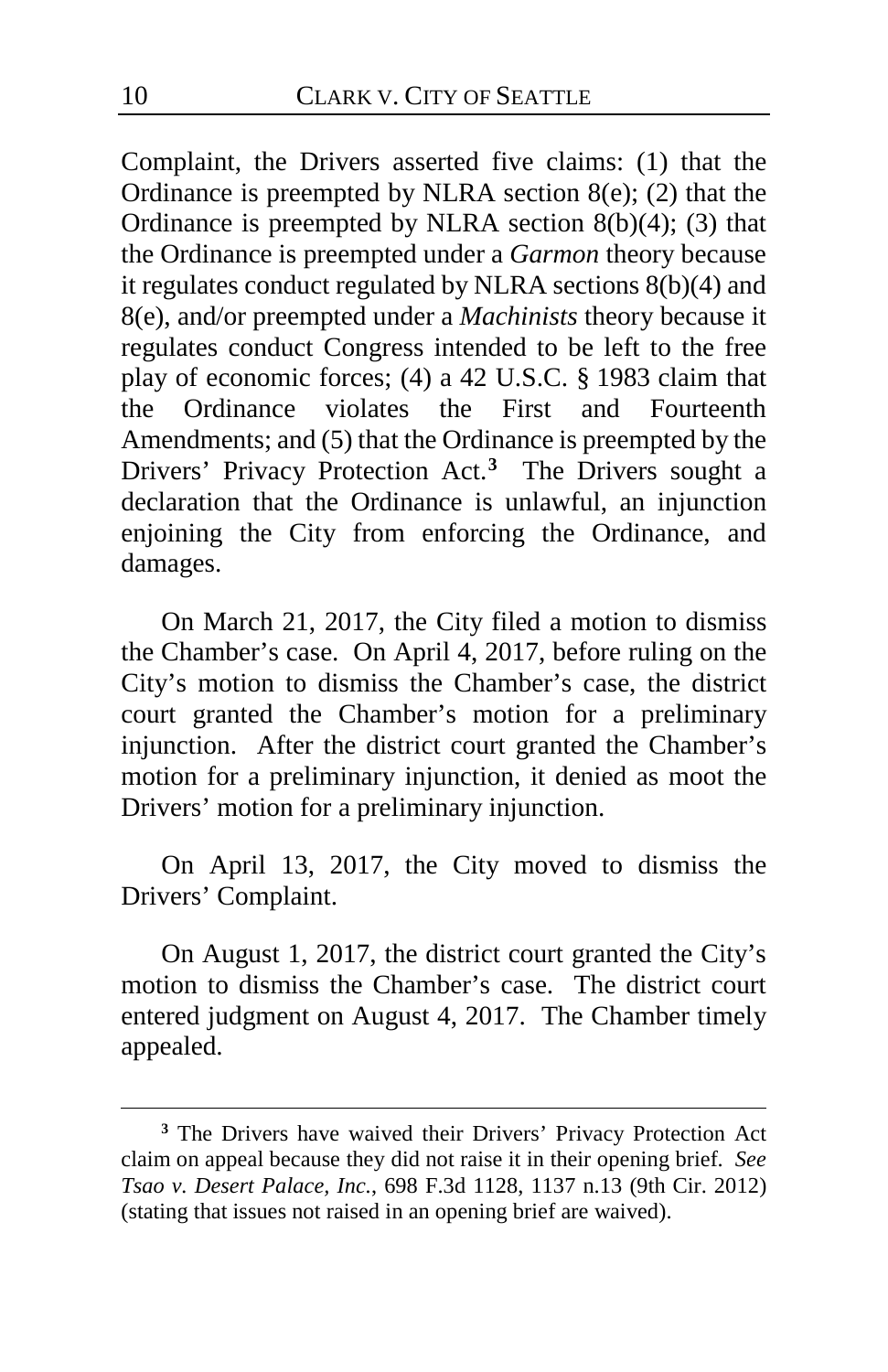On August 24, 2017, the district court granted the City's motion to dismiss the Drivers' case. The Drivers timely appealed.

On August 28, 2017, the Chamber filed an emergency motion for an injunction pending appeal in this court. On September 8, 2017, we granted the emergency motion and enjoined enforcement of the Ordinance pending the Chamber's appeal. After we granted the Chamber's motion for a preliminary injunction pending appeal, the Drivers withdrew their motion for a preliminary injunction.

On May 11, 2018, we reversed in part, affirmed in part, and remanded the Chamber's case for further proceedings. *Chamber of Commerce of the U.S.*, 890 F.3d at 776.

#### **STANDARD OF REVIEW**

We review de novo a district court's order dismissing a case for lack of subject matter jurisdiction. *Bishop Paiute Tribe v. Inyo County*, 863 F.3d 1144, 1151 (9th Cir. 2017). We have a "continuing, independent obligation" to ensure that we have subject matter jurisdiction over a case. *Mashiri v. Dep't of Educ.*, 724 F.3d 1028, 1031 (9th Cir. 2013).

#### **ANALYSIS**

### **I. The Drivers' NLRA Preemption Claims Are Unripe.**

Article III of the Constitution empowers us to adjudicate only "live cases or controversies," not "to issue advisory opinions [or] to declare rights in hypothetical cases." *Thomas v. Anchorage Equal Rights Comm'n*, 220 F.3d 1134, 1138 (9th Cir. 2000). Ripeness is one of the justiciability doctrines that we use to determine whether a case presents a live case or controversy. "[R]ipeness is 'peculiarly a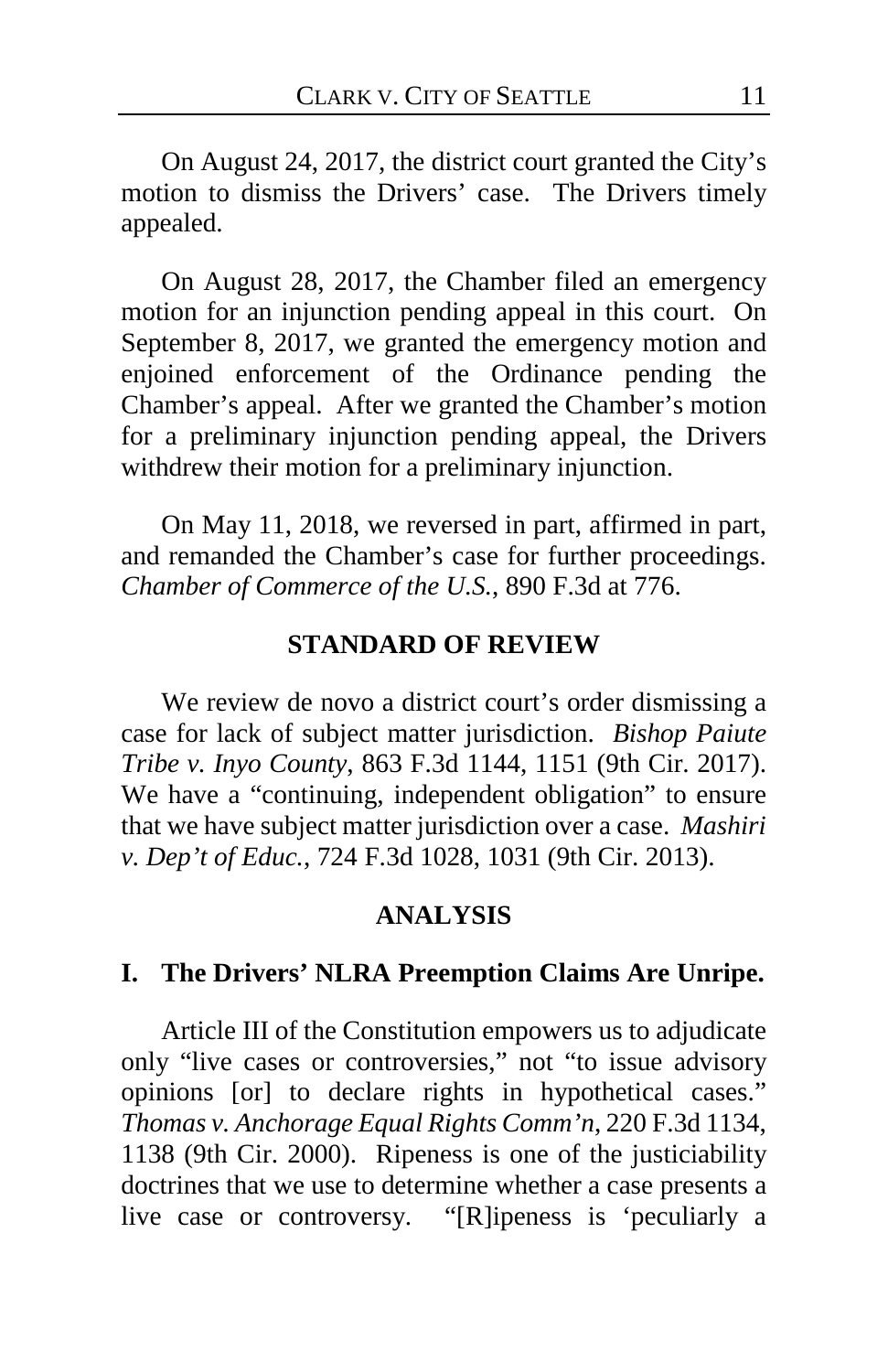question of timing,' designed to 'prevent the courts, through avoidance of premature adjudication, from entangling themselves in abstract disagreements.'" *Id.* (citation omitted) (first quoting *Blanchette v. Conn. Gen. Ins. Corps.*, 419 U.S. 102, 140 (1974); then quoting *Abbott Labs. v. Gardner*, 387 U.S. 136, 148 (1967), *abrogated on other grounds by Califano v. Sanders*, 430 U.S. 99 (1977)). "Although ripeness, like other justiciability doctrines, is 'not a legal concept with a fixed content or susceptible of scientific verification,' the Supreme Court has observed that the doctrine 'is drawn both from Article III limitations on judicial power and from prudential reasons for refusing to exercise jurisdiction." *Id.* (citation omitted) (first quoting *Poe v. Ullman*, 367 U.S. 497, 508 (1961); then quoting *Reno v. Catholic Soc. Servs., Inc.*, 509 U.S. 43, 57 n.18 (1993)). Thus, in conducting a traditional ripeness inquiry, we evaluate both "a constitutional and a prudential component."**[4](#page-11-0)** *Bishop Paiute Tribe*, 863 F.3d at 1153.

<span id="page-11-0"></span>**<sup>4</sup>** The Supreme Court recently cast doubt on the prudential component of ripeness in *Susan B. Anthony List v. Driehaus*, 134 S. Ct. 2334 (2014). The Court suggested, but did not decide, that once a court "conclude[s] that [a plaintiff] ha[s] alleged a sufficient Article III injury," any remaining prudential ripeness concerns do not render a plaintiff's claim nonjusticiable: "To the extent [a defendant] would have us deem [a plaintiff's] claim[] nonjusticiable 'on grounds that are "prudential," rather than constitutional,' '[t]hat request is in some tension with our recent reaffirmation of the principle that "a federal court's obligation to hear and decide"' cases within its jurisdiction "is virtually unflagging.""" *Id.* at 2347 (last alteration in original) (quoting *Lexmark Int'l, Inc. v. Static Control Components, Inc.*, 134 S. Ct. 1377, 1386 (2014)). Finding that the prudential ripeness factors were "easily satisfied" in the case, the Court declined to "resolve the continuing vitality of the prudential ripeness doctrine" in *Susan B. Anthony List*. *Id.* Here, we similarly need not decide this issue. As we explain, the Drivers do not satisfy the constitutional component of ripeness.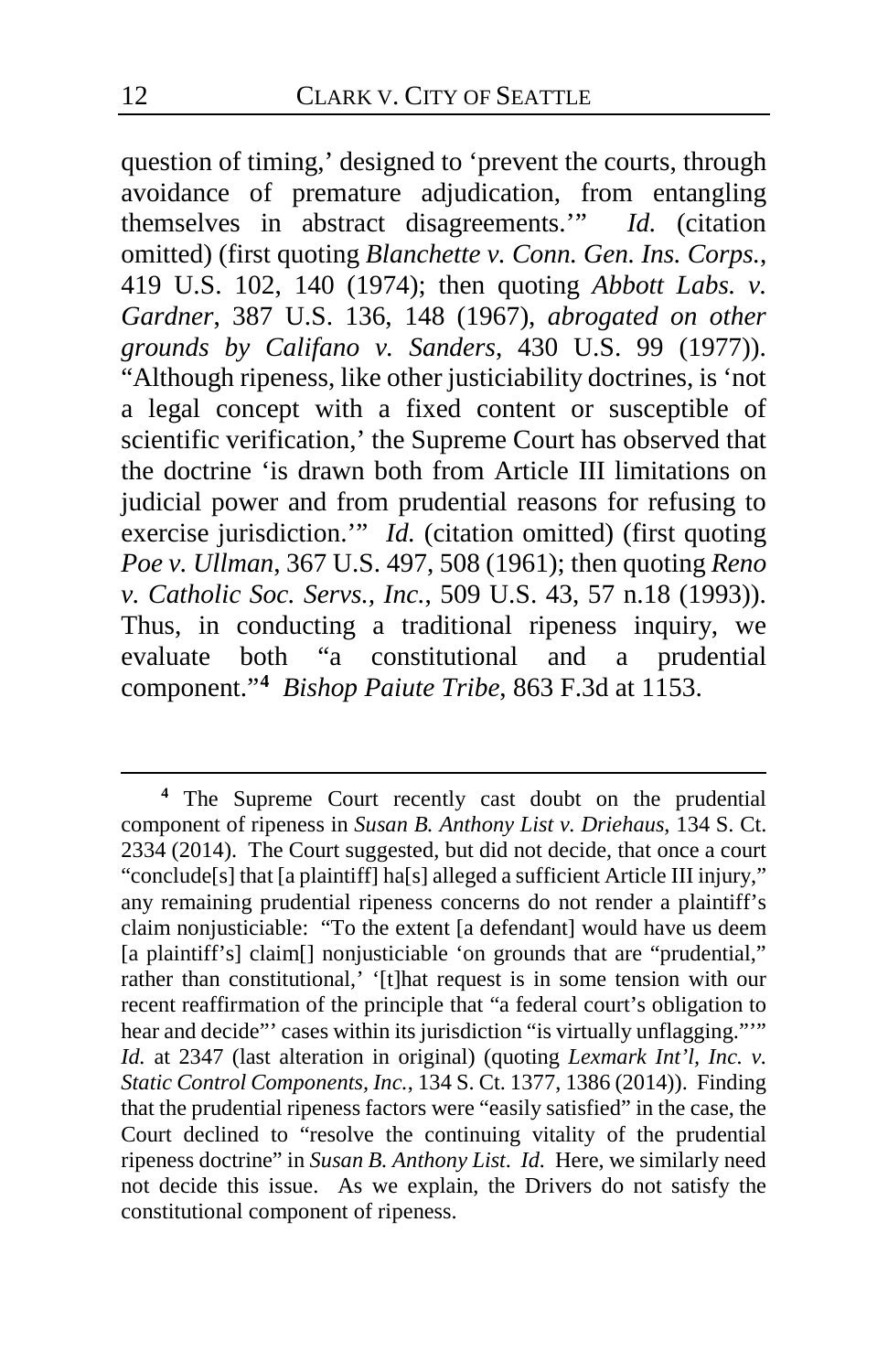"For a case to be ripe, it must present issues that are 'definite and concrete, not hypothetical or abstract.'" *Id.* (quoting *Thomas*, 220 F.3d at 1139). Because "[s]orting out where standing ends and ripeness begins is not an easy task," *Thomas*, 220 F.3d at 1138, "[c]onstitutional ripeness is often treated under the rubric of standing because 'ripeness coincides squarely with standing's injury in fact prong,'" *Bishop Paiute Tribe*, 863 F.3d at 1153 (quoting *Thomas*, 220 F.3d at 1138). Given that "the focus of our ripeness inquiry is primarily temporal in scope, ripeness can be characterized as standing on a timeline." *Thomas*, 220 F.3d at 1138.

We thus turn to the well-established requirements for an injury in fact: A "plaintiff must have suffered an 'injury in fact'—an invasion of a legally protected interest which is (a) concrete and particularized, and (b) 'actual or imminent, not "conjectural" or "hypothetical."'" *Lujan v. Defs. of Wildlife*, 504 U.S. 555, 560 (1992) (citations omitted) (quoting *Whitmore v. Arkansas*, 495 U.S. 149, 155 (1990)). "[T]he injury-in-fact requirement requires a plaintiff to allege an injury that is both 'concrete *and* particularized.'" *Spokeo, Inc. v. Robins*, 136 S. Ct. 1540, 1545 (2016) (quoting *Friends of the Earth, Inc. v. Laidlaw Envtl. Servs. (TOC), Inc.*, 528 U.S. 167, 180–81 (2000)). "For an injury to be 'particularized,' it 'must affect the plaintiff in a personal and individual way.'" *Id.* at 1548 (quoting *Lujan*, 504 U.S. at 560 n.1). For an injury to be concrete, it must "'actually exist[]'; in other words, it is 'real, and not abstract.'" *Bassett v. ABM Parking Servs., Inc.*, 883 F.3d 776, 779 (9th Cir. 2018) (quoting *Spokeo*, 136 S. Ct. at 1548). "Intangible harms and a 'risk of real harm' can be sufficiently concrete." *Id.* (quoting *Spokeo*, 136 S. Ct. at 1549).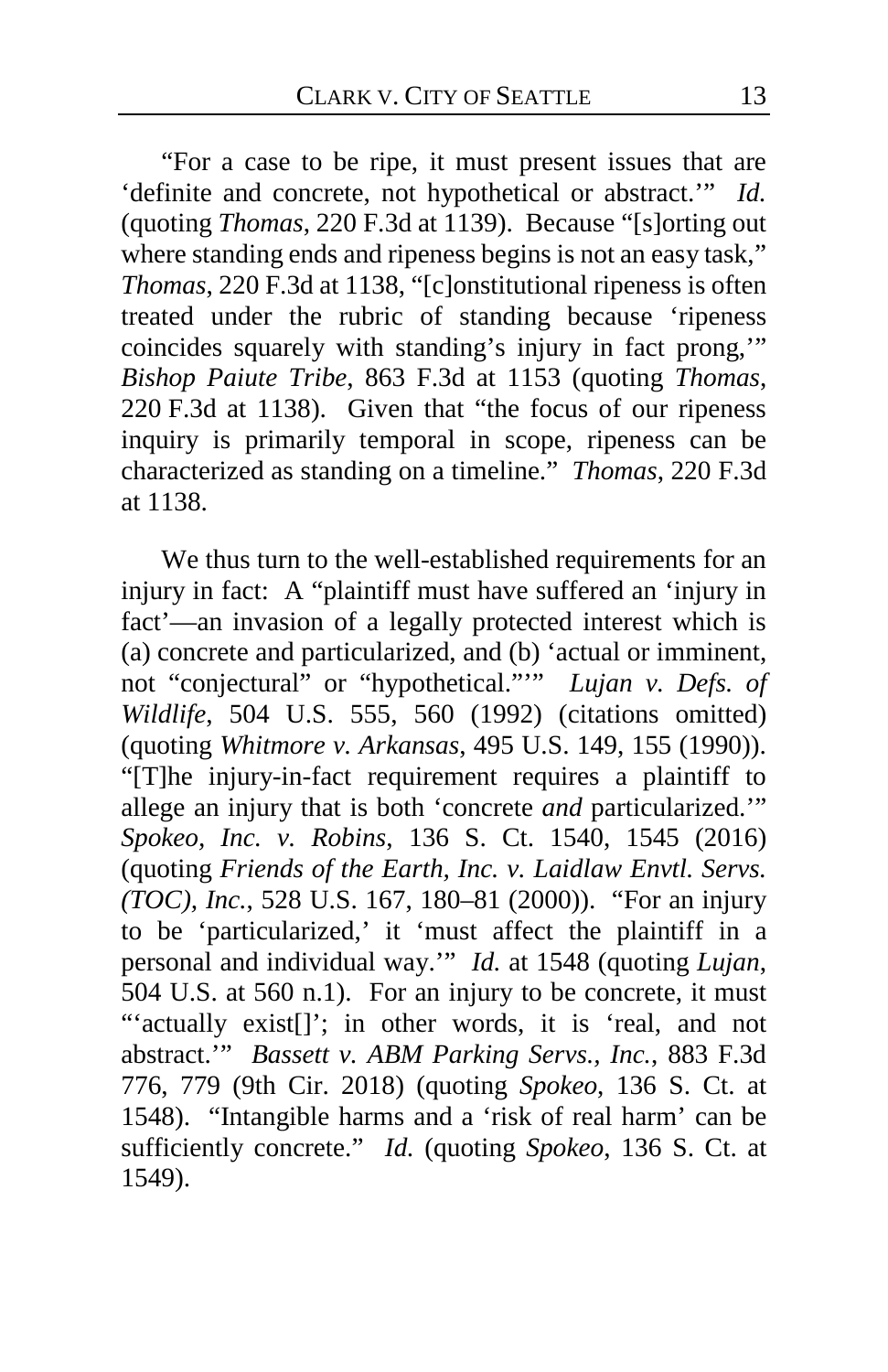The Drivers have not satisfied any of these requirements. The Drivers offer three reasons for why their NLRA preemption claims are constitutionally ripe. We reject each of them.

First, the Drivers argue that the Ordinance "will infringe on their privacy rights, as several Drivers' personal information will be disclosed to the Teamsters under the Ordinance's disclosure provisions." The Drivers assert that harm is imminent, because the injunction pending in the *Chamber of Commerce* case is the sole bulwark halting the disclosure of their information to Local 117. The Drivers' argument is flawed. Even assuming *arguendo* that the disclosure is imminent, the disclosure of the Drivers' personal information is neither a concrete nor a particularized injury.

To start, the Drivers do not identify the legal wellspring of their claimed privacy rights. Nor do they show how the disclosure of the information presents a "risk of real harm" to each Driver "personal[ly] and individual[ly]." *Spokeo*, 136 S. Ct. at 1548–49 (quoting *Lujan*, 504 U.S. at 560 n.1); *see also Or. Prescription Drug Monitoring Program v. DEA*, 860 F.3d 1228, 1233 (9th Cir. 2017) ("[S]tanding is not dispensed in gross," but instead "requires careful judicial examination of a complaint's allegations to ascertain whether the *particular plaintiff* is entitled to an adjudication of the *particular claims* asserted." (first quoting *Davis v. FEC*, 554 U.S. 724, 734 (2008); then quoting *Allen v. Wright*, 468 U.S. 737, 752 (1984), *abrogated on other grounds by Lexmark Int'l, Inc. v. Static Control Components, Inc.*, 134 S. Ct. 1377 (2014))). Indeed, the Drivers' own conduct belies their assertion of injury: In order to operate in the City of Seattle, all for-hire drivers must obtain business licenses and disclose much of the same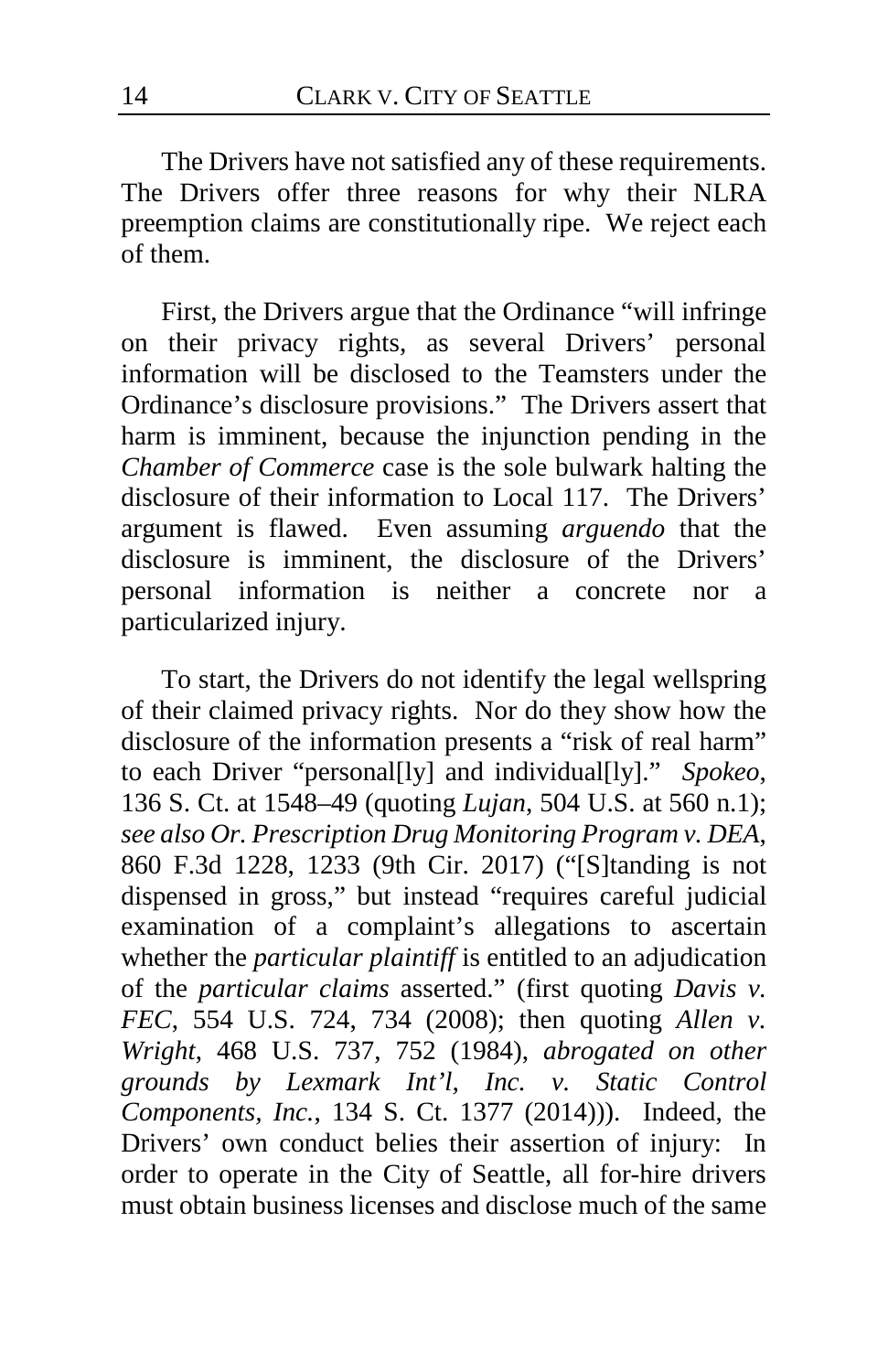information in a public and searchable municipal database online as must be disclosed pursuant to the Ordinance. *See*  Seattle, Wash., Municipal Code §§ 6.208.010, 6.310.130(F).**[5](#page-14-0)** Moreover, even if the Drivers could identify a basis for their claimed privacy rights, "a bare procedural violation, divorced from any concrete harm," does not "satisfy the injury-in-fact requirement of Article III." *Spokeo*, 136 S. Ct. at 1549–50 ("It is difficult to imagine how the dissemination of an incorrect zip code, without more, could work any concrete harm."). Where, as here, there is not only a lack of any concrete harm, but also a lack of any predicate legal violation, the injury-in-fact requirement is not satisfied.

Second, the Drivers argue that "certification of an exclusive driver representative will result in a contract governing the manner in which [they] can do business with Uber and/or Lyft." In other words, the Drivers assert that they are poised to suffer a violation of NLRA section 8(e). Such an injury is neither actual nor imminent. Section 8(e), by its plain language, requires a "contract or agreement":

> It shall be an unfair labor practice for any labor organization and any employer to enter into any contract or agreement, express or implied, whereby such employer ceases or refrains or agrees to cease or refrain from handling, using, selling, transporting or otherwise dealing in any of the products of any other employer, or to cease doing business with any other person, and any

<span id="page-14-0"></span>**<sup>5</sup>** Licensees' names, addresses, and phone numbers are publicly available at http://www.seattle.gov/business-licenses-and-taxes/find-alicensed-business.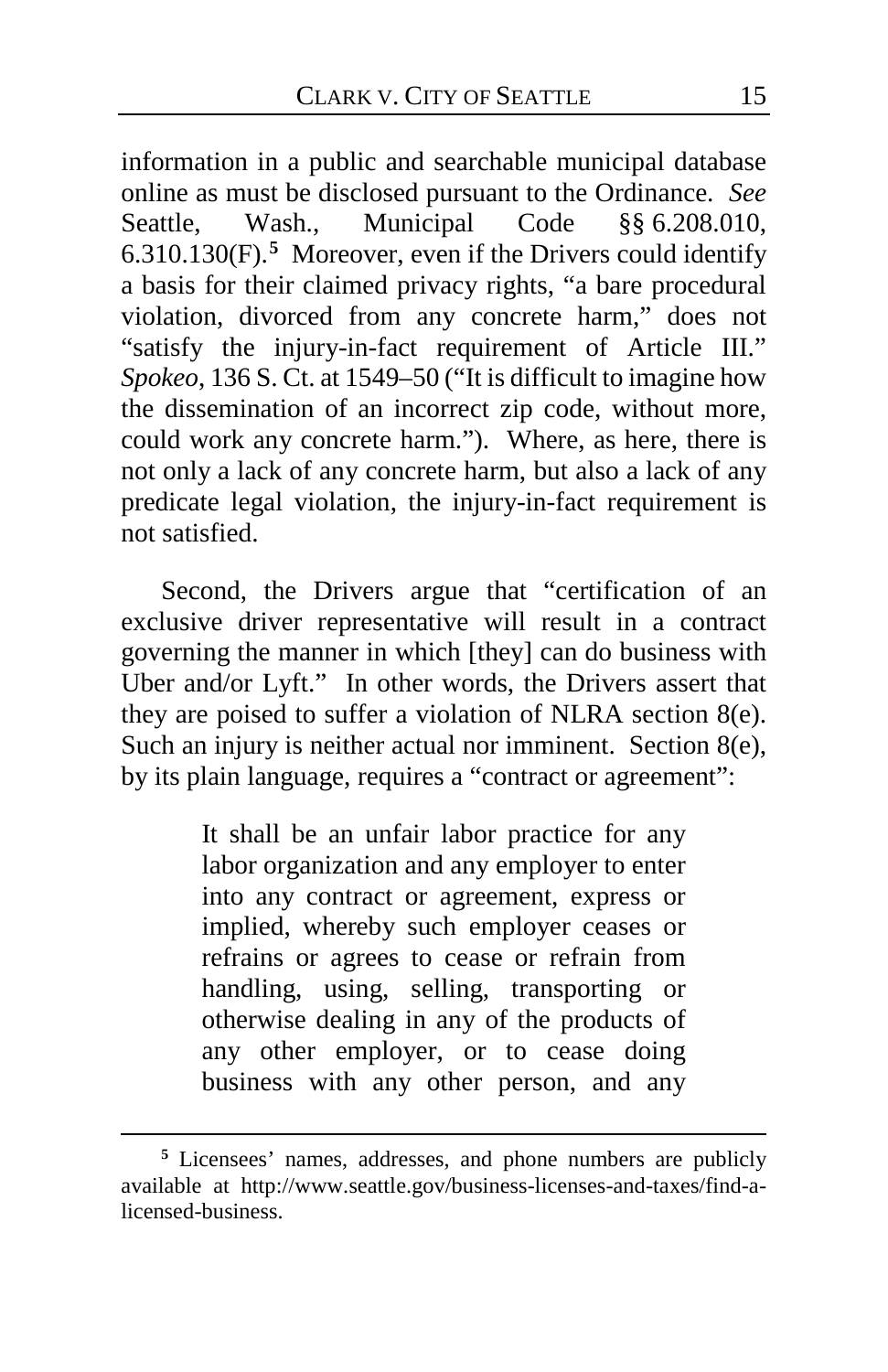contract or agreement entered into heretofore or hereafter containing such an agreement shall be to such extent unenforcible and void . . . .

29 U.S.C. § 158(e). Here, no contract or agreement is imminent. No QDR has successfully procured the support of the majority of either Uber or Lyft's qualifying drivers. It is speculative whether Local 117, another entity, or no entity at all, will become the EDR for Uber and Lyft's drivers. With no EDR in sight to reach an agreement with either Uber or Lyft, the Drivers' assertion of a section 8(e) injury is wholly speculative. We thus reject the Drivers' second injury-in-fact theory.

Third, the Drivers argue that "the Ordinance's certification process will violate the Drivers' federal right under Section 8(b)(4) not to be subject to union *campaigns*  prohibited by that statute." NLRA section 8(b)(4) provides, in relevant part:

> It shall be an unfair labor practice for a labor organization or its agents . . .

> (ii) to threaten, coerce, or restrain any person engaged in commerce or in an industry affecting commerce, where in either case an object thereof is—

(A) forcing or requiring any employer or self-employed person to join any labor or employer organization or to enter into any agreement which is prohibited by subsection (e);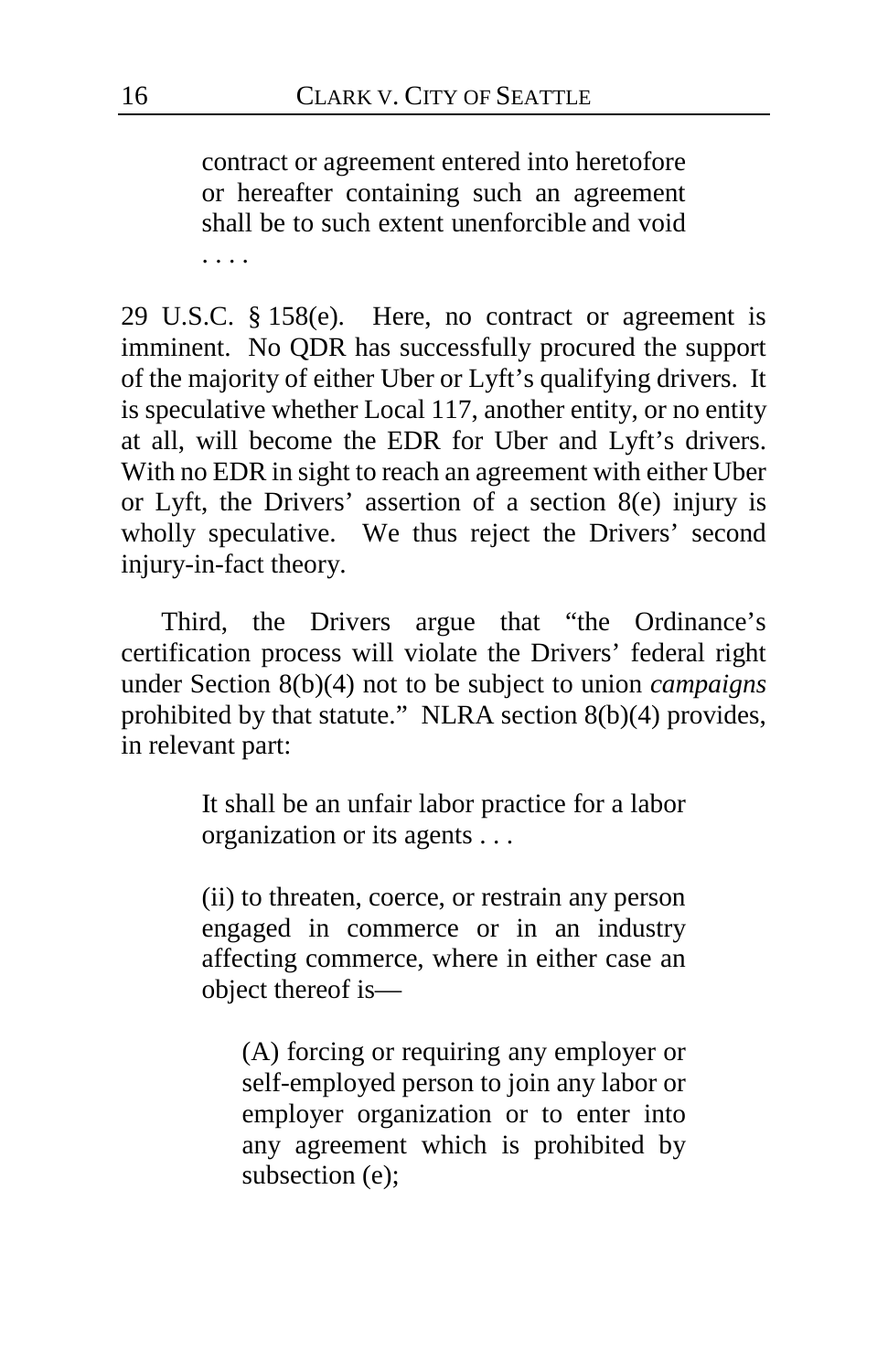(B) forcing or requiring any person to cease using, selling, handling, transporting, or otherwise dealing in the products of any other producer, processor, or manufacturer, or to cease doing business with any other person, or forcing or requiring any other employer to recognize or bargain with a labor organization as the representative of his employees unless such labor organization has been certified as the representative of such employees . . . .

*Id.* § 158(b)(4)(ii)(A)–(B). The Drivers observe correctly that section  $8(b)(4)$  does not require a union to achieve an agreement or contract proscribed by section 8(e). Rather, conduct with the "object" of achieving a forbidden agreement—even if such an agreement is never attained falls within the proscriptive ambit of section 8(b)(4). *Id.*

However, the plain language of the statute makes clear that not just any conduct will trigger section  $8(b)(4)$ 's proscription: The conduct must be "threaten[ing], The conduct must be "threaten[ing], coerc[ive], or restrain[ing]." *Id.*; *see also Overstreet v. United Bhd. of Carpenters, Local Union No. 1506*, 409 F.3d 1199, 1212 (9th Cir. 2005) (explaining that "[a]  $§ 8(b)(4)(ii)(B)$  violation has two elements," the first of which is that "a labor organization must 'threaten, coerce, or restrain' a person engaged in commerce (such as a customer walking into [a] secondary business[])" (quoting 29 U.S.C.  $§ 158(b)(4)(ii))$ . The Supreme Court has made clear that "more than mere persuasion is necessary to prove a violation of §  $8(b)(4)(ii)(B)$ : that section requires a showing of threats, coercion, or restraints." *Edward J. DeBartolo Corp. v. Fla. Gulf Coast Bldg. & Constr. Trades Council*, 485 U.S. 568,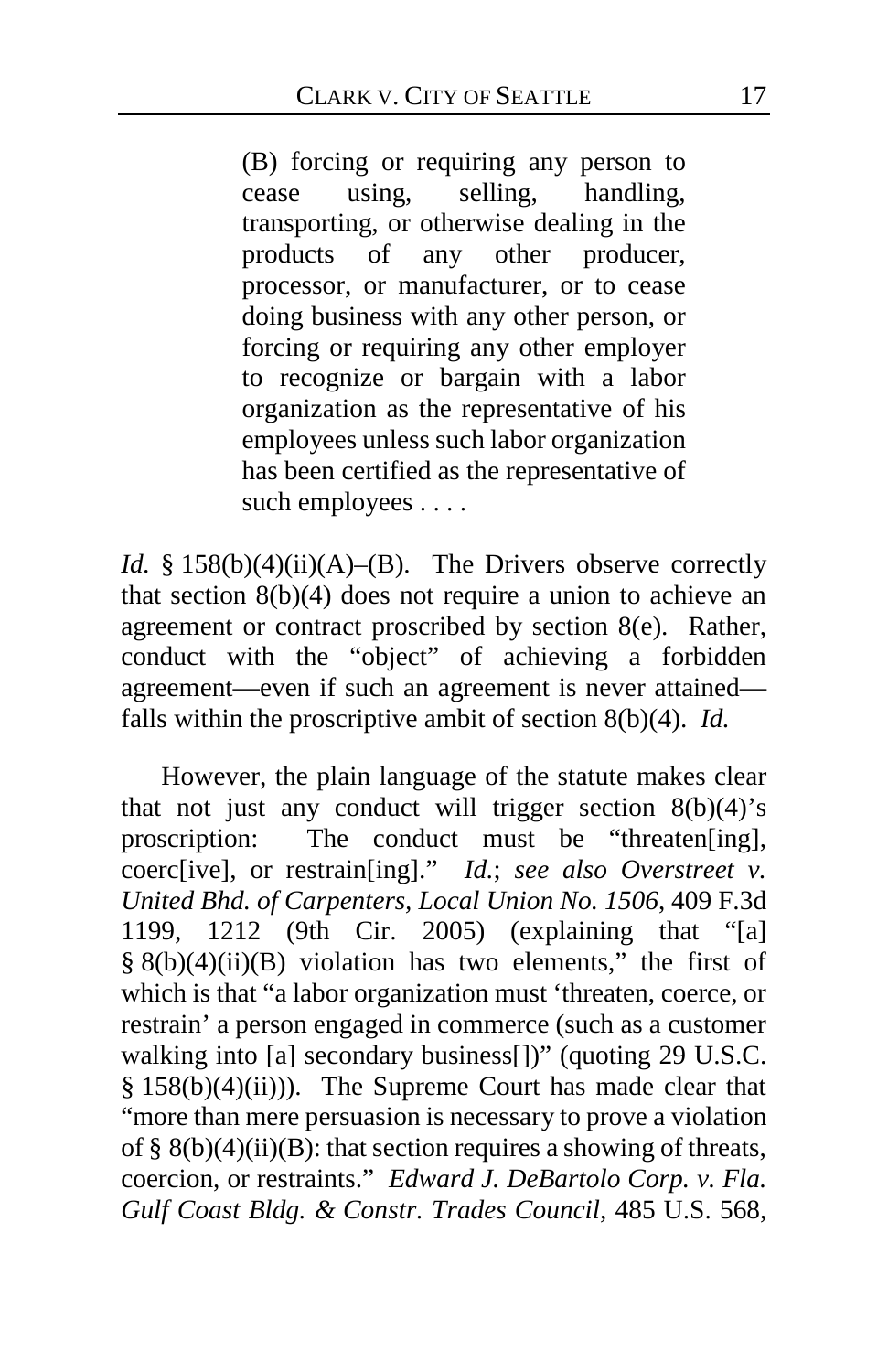578 (1988) (holding that a union's distribution of handbills at the entrances of a shopping mall was not threatening, coercing, or restraining within meaning of section 8(b)(4) because there had been "no violence, picketing, or patrolling," and "no suggestion that the leaflets had any coercive effect on customers of the mall"); *see also Int'l Longshoremen's Union, Local 32 v. Pac. Mar. Ass'n*, 773 F.2d 1012, 1018 (9th Cir. 1985) (requiring "'proof which if viewed realistically tends to show' a coercive effect" for a section 8(b)(4)(ii) violation (quoting *NLRB v. Int'l Bhd. of Elec. Workers, Local Union No. 769*, 405 F.2d 159, 162 (9th Cir. 1968))). The Court has cautioned that the words "threaten, coerce, or restrain" are "'nonspecific, indeed vague,' and should be interpreted with 'caution' and not given a 'broad sweep.'" *DeBartolo*, 485 U.S. at 578 (quoting *NLRB v. Drivers, Local Union No. 639*, 362 U.S. 274, 290 (1960)); *cf. Overstreet*, 409 F.3d at 1212 ("The only activity that appears to be clearly proscribed by the statute is '*ambulatory* picketing' of secondary businesses." (quoting *DeBartolo*, 485 U.S. at 587)).

The Drivers anticipate that they will be subject to a "coercive campaign" by Local 117. Tellingly, however, they do not provide any facts about the foreseen campaign, much less offer any facts showing that such a campaign would be coercive within meaning of section  $8(b)(4)$ . Whether Local 117 will engage in conduct that is "sufficiently 'intimidat[ing],'" *Overstreet*, 409 F.3d at 1213 (alteration in original) (quoting *DeBartolo*, 485 U.S. at 580), is wholly speculative.

Troublingly, Clark and Dunlap admit in the Complaint that they are not even "qualifying drivers" within meaning of the Ordinance. Thus, Clark and Dunlap will not be subject to the Ordinance's provisions regarding disclosure of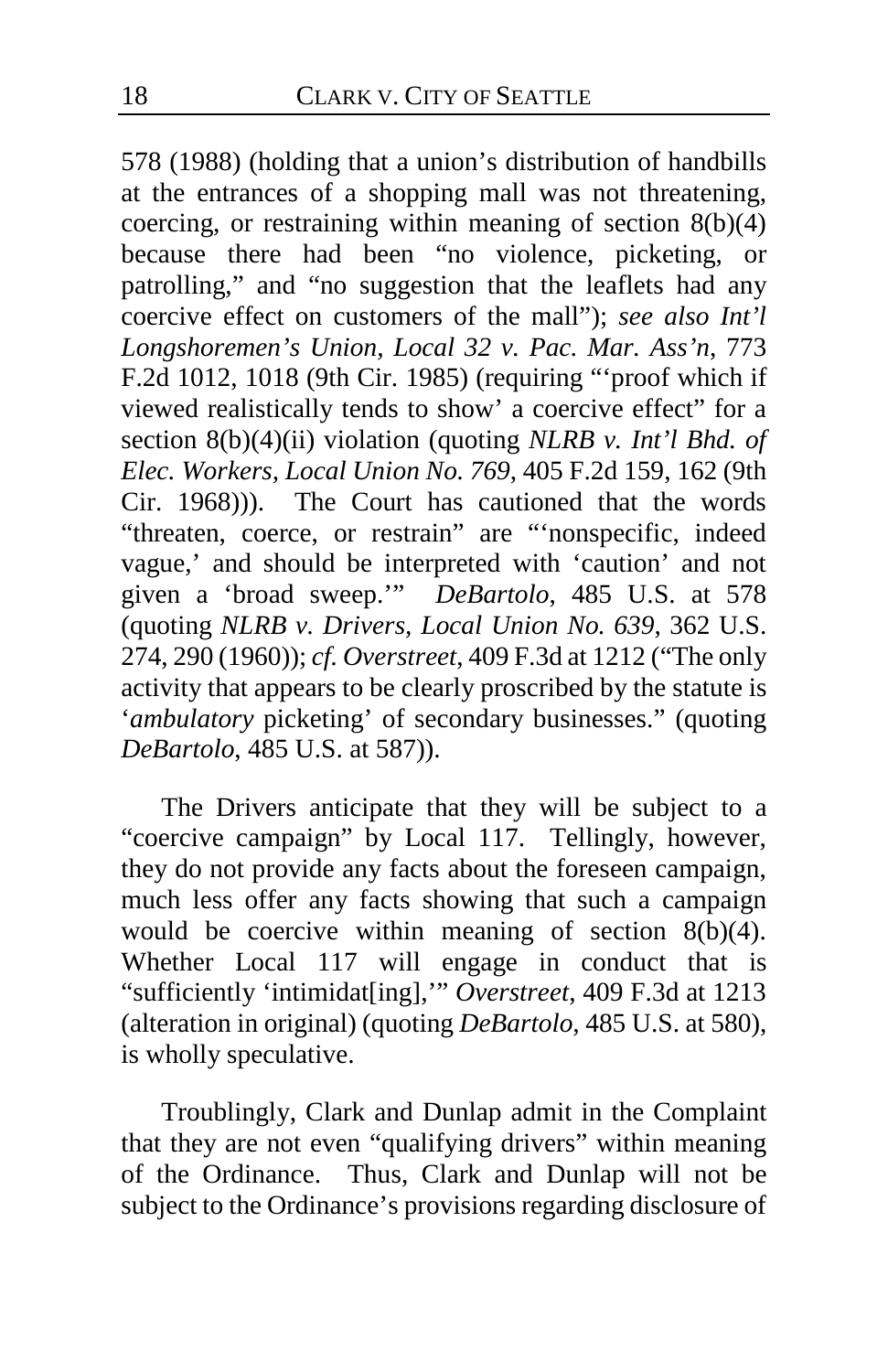qualifying driver information. Nor will they play any role in the EDR certification process. Any injury Clark and Dunlap claim they will suffer is removed even further than the other Drivers' asserted injuries. Clark and Dunlap's claims are therefore unripe for these additional reasons.

Finally, the Drivers cite to authorities that do not support their position. The Drivers cite to *Babbitt v. United Farm Workers National Union*, 442 U.S. 289 (1979), for the proposition that the Drivers need not "await the consummation of threatened injury to obtain preventive relief." *Id.* at 298 (quoting *Pennsylvania v. West Virginia*, 262 U.S. 553, 593 (1923)). However, the Drivers ignore the language surrounding the quoted sentence, which makes clear that an injury that is "*certainly* impending . . . is enough," *id.* (emphasis added) (quoting *Pennsylvania*, 262 U.S. at 593), and that "[a] plaintiff who challenges a statute must demonstrate a *realistic* danger of sustaining a *direct* injury as a result of the statute's operation or enforcement," *id.* (emphasis added) (citing *O'Shea v. Littleton*, 414 U.S. 488, 494 (1974)). As discussed above, the Drivers' theories of injury do not meet these criteria.

The Drivers' citation to *American Trucking Ass'ns, Inc. v. City of Los Angeles*, 559 F.3d 1046 (9th Cir. 2009), is similarly unavailing, as the plaintiffs in that case faced certain, "imminent harm." *Id.* at 1057–59 (concluding irreparable harm was likely, where plaintiff motor carriers were subject to an immediate "Hobson's choice" of either signing agreements, which would cause them to "incur large costs" and "disrupt and change the whole nature of [their] business[es]," or refusing to sign the agreements, which would entail "a loss of customer goodwill," at minimum, or an entire loss of business). Here, while the Drivers point to the Ordinance's civil penalty provisions for *driver*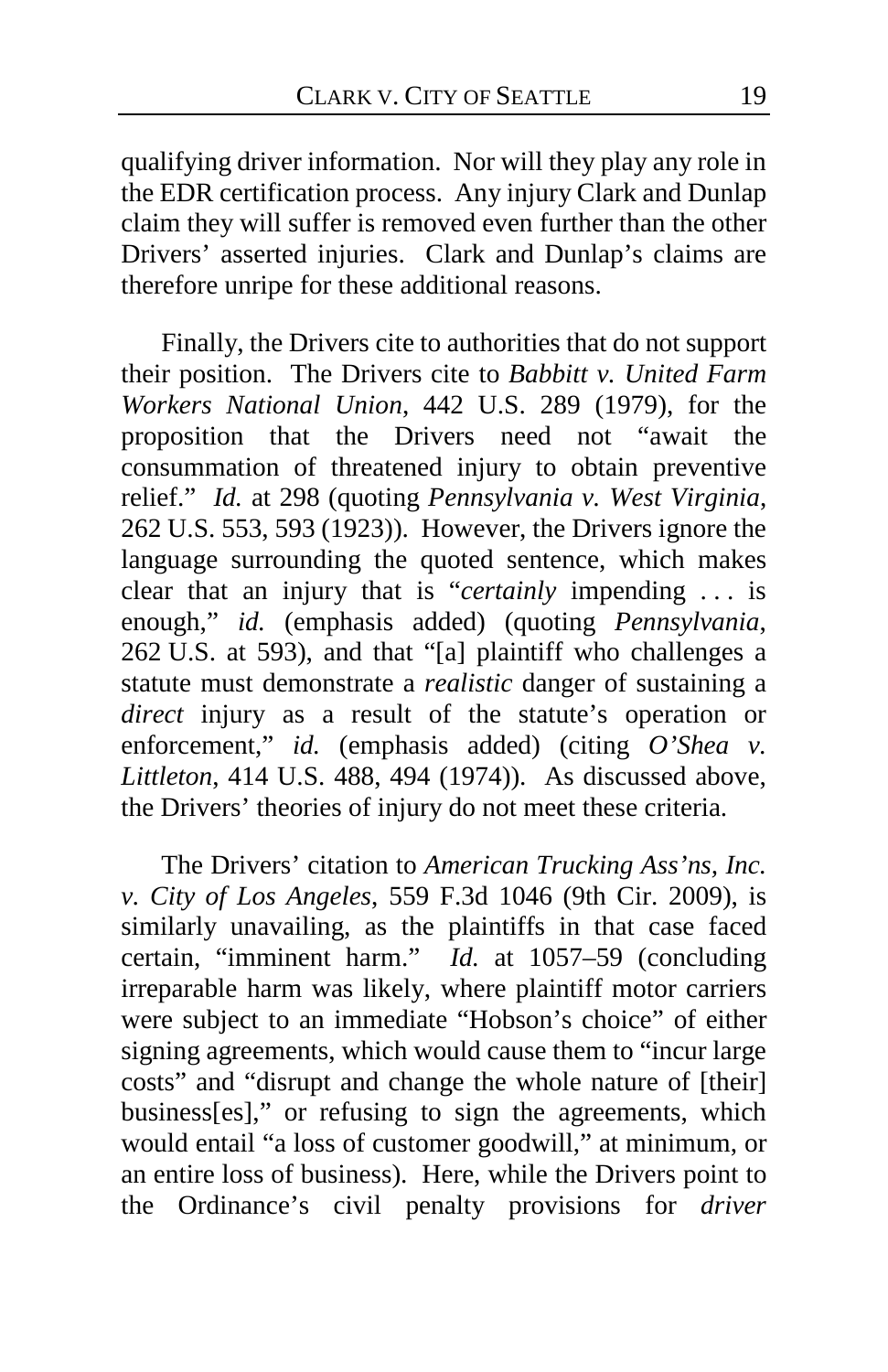*coordinators* who fail to comply with the Ordinance's disclosure and negotiation provisions, *see* Seattle, Wash., Municipal Code § 6.310.735(D),  $(H)(1)$ ,  $(M)(1)(b)$ , such injuries, even if they materialized, would not be particularized to the Drivers. The Drivers cannot claim for themselves any imminent injuries that Uber and Lyft are poised to incur.

The Drivers' reliance on case law from the context of pre-enforcement challenges is also misplaced. *See, e.g.*, *Haw. Newspaper Agency v. Bronster*, 103 F.3d 742, 746–47 (9th Cir. 1996) (holding that a preemption claim challenging a state law was ripe where plaintiffs intended to violate the law; the state expressed its intent to enforce the law against plaintiffs; and compliance with the law would force plaintiffs to disclose financial records that would otherwise be confidential). Where a plaintiff intends to challenge a statute prior to its enforcement, "generalized threats of prosecution do not confer constitutional ripeness." *Bishop Paiute Tribe*, 863 F.3d at 1154. Rather, there must be "a *genuine* threat of *imminent* prosecution." *Id.* (emphasis added) (citing *Thomas*, 220 F.3d at 1139). To determine whether a genuine threat of imminent prosecution exists, we use three factors: "[W]e look to whether the plaintiffs have articulated a concrete plan to violate the law in question, whether the prosecuting authorities have communicated a specific warning or threat to initiate proceedings, and the history of past prosecution or enforcement under the challenged statute." *Id.* (quoting *Thomas*, 220 F.3d at 1139). Suffice to say, these three factors are absent in the present case. The Drivers have not outlined a concrete plan to engage in proscribed conduct; the municipal authorities have not voiced intent to prosecute or otherwise penalize the Drivers; and there has been no history of past prosecution or enforcement under the Ordinance. The Drivers' claims bear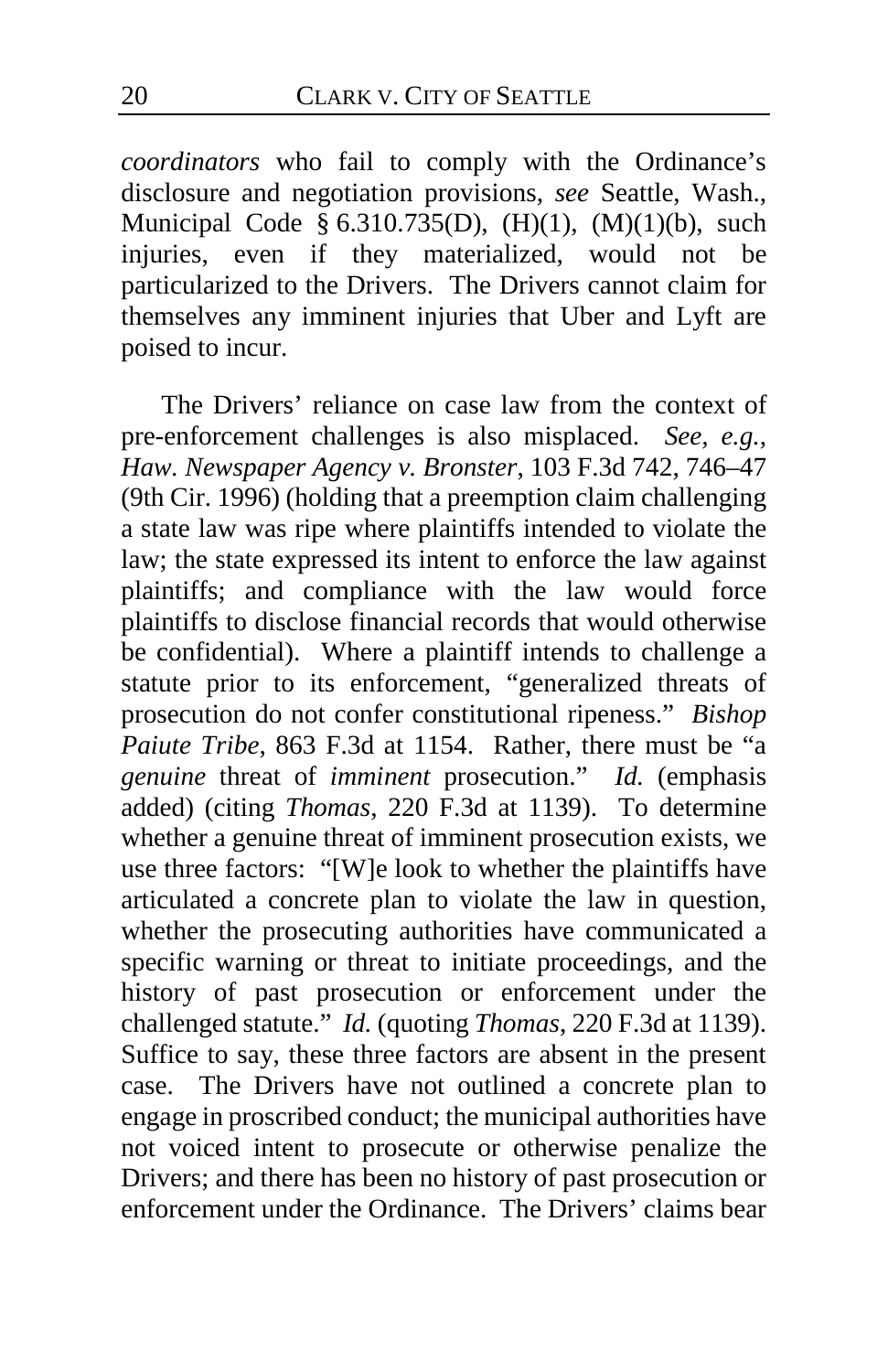no resemblance to the prototypical pre-enforcement challenge case, in which "the threatened enforcement of a law" against a plaintiff is imminent. *Susan B. Anthony List v. Driehaus*, 134 S. Ct. 2334, 2342 (2014).

Thus, we conclude that the Drivers have not satisfied the constitutional component of ripeness, and their NLRA preemption claims are unripe.**[6](#page-20-0)**

# **II. The Drivers' First Amendment Claim Is Unripe.**

The Drivers' First Amendment claim is unripe for the same reasons. The Drivers assert that the Ordinance violates their First Amendment rights "because it calls for transferring [the] Drivers' speech rights to an unwanted representative." They predict, "If the Ordinance's organizing process is permitted to proceed, [the] Drivers could be collectivized at any time." These arguments belie the speculative nature of the Drivers' asserted injuries in fact.

The Drivers' actual injuries hinge on a prospective chain of events that have not yet occurred, and may never occur. First, Local 117 must be elected the EDR for Uber or Lyft. Second, Local 117 must then participate in collective bargaining negotiations with Uber or Lyft. However, no

<span id="page-20-0"></span>**<sup>6</sup>** Because the Drivers have not met the constitutional component of ripeness, we need not decide whether they have satisfied the prudential component of ripeness. Even accepting for the sake of argument that certain prudential considerations tip favorably to the Drivers, we cannot alchemize prudential factors into Article III standing. Ultimately, "[p]rudential considerations of ripeness are discretionary," *Bishop Paiute Tribe*, 863 F.3d at 1154 (quoting *Thomas*, 220 F.3d at 1142), and mere satisfaction of prudential considerations, without satisfaction of the constitutional component of ripeness, will not cure an unripe claim.